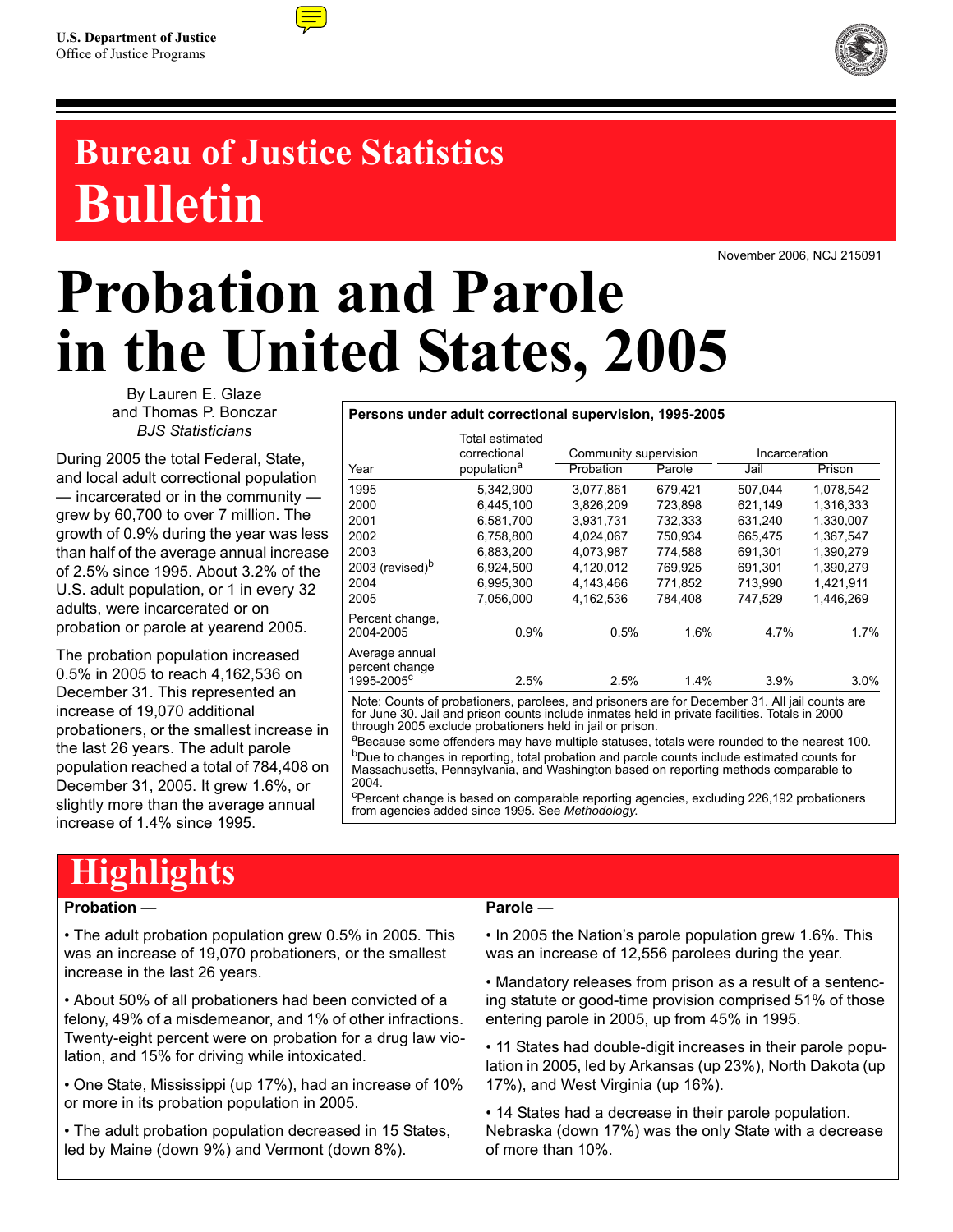#### **Nearly 5 million persons on probation or parole**

The number of adult men and women in the United States who were being supervised on probation or parole at the end of 2005 reached a new high of 4,946,944, up from 3,757,282 on December 31, 1995. These data were collected in the 2005 Annual Probation Survey and the 2005 Annual Parole Survey, conducted by the Bureau of Justice Statistics (BJS).

Probationers are criminal offenders who have been sentenced to a period of correctional supervision in the community in lieu of incarceration. Parole is a period of conditional supervised release following a prison term. Prisoners may be released to parole either by a parole board decision or by mandatory conditional release.

In 2005 the growth in the combined probation and parole populations was 0.6%. An additional 31,626 probationers or parolees were added during the year.

#### **Probationers accounted for half the growth in the correctional population since 1990**

Probationers accounted for more than half the total growth in the correctional population since 1990 (figure 1). Overall, the correctional population increased by nearly 2.5 million, or 57%, from 1990 to 2005. Probationers accounted for 53% of the growth (or 1,492,000), followed by prisoners (25%, or 703,000), jail inmates (12% or 342,000), and parolees (9% or 253,000).

|                        | Increase in correctional<br>population, 1990-2005 |      |  |  |  |  |
|------------------------|---------------------------------------------------|------|--|--|--|--|
|                        | Number<br>Percent                                 |      |  |  |  |  |
| Total <sup>a</sup>     | 2,480,000                                         | 100% |  |  |  |  |
| Probation <sup>b</sup> | 1.492.000                                         | 53.5 |  |  |  |  |
| Parole                 | 253,000                                           | 9.1  |  |  |  |  |
| Prison                 | 703,000                                           | 25.2 |  |  |  |  |
| Jail                   | 342,000                                           | 12.3 |  |  |  |  |

aDetails may not sum to total because some offenders have multiple statuses. bExcludes 226,192 probationers from agencies added since 1995. See *Methodology*.

#### **Community supervision declined as a percentage of the correctional population**

Between 1990 and 2005 the prison population was the fastest growing correctional population, with an average annual increase of 4.5%, followed by jails (4.2%), and parole and probation (2.6% each).

As a percentage of the correctional population, offenders under community supervision accounted for 69% of the correctional population in 2005 (down from nearly 74% in 1990), while those incarcerated accounted for 31% (up from 26% in 1990).

Probationers continued to account for the majority of all persons under correctional supervision in 2005 (58%, down from 61% in 1990). Parolees were 11% of the total population in 2005 (down from 12% in 1990). Prisoners increased to 20% of the total correctional population (up from 17% in 1990), while jail inmates increased to 10% (up from 9% in 1990).

#### **Correctional supervision rate rose sharply from 1980 to 2005**

The rate of U.S. adult residents under correctional supervision nearly tripled between 1980 (1,117 per 100,000) and 2005 (3,150 per 100,000). During 2005 the U.S. resident population increased at a higher rate (1.1%) than the population under correctional supervision (0.9%). Despite growth in the total correctional population from 6,995,300 in 2004 to 7,056,000 in 2005, the rate of U.S. men and women under correctional supervision in 2005 (3,150 per 100,000 adult residents) remained about the same as in 2004 (3,156).

| Year | Total estimated<br>correctional<br>population | Supervision rate<br>per 100,000<br>adults* |
|------|-----------------------------------------------|--------------------------------------------|
| 1980 | 1,842,100                                     | 1,117                                      |
| 1985 | 3,013,100                                     | 1,709                                      |
| 1990 | 4,350,300                                     | 2,337                                      |
| 1995 | 5.342.900                                     | 2,737                                      |
| 2000 | 6.445.100                                     | 3,052                                      |
| 2001 | 6,581,700                                     | 3.078                                      |
| 2002 | 6.758.800                                     | 3,122                                      |
| 2003 | 6.924.500                                     | 3,160                                      |
| 2004 | 6.995.300                                     | 3,156                                      |
| 2005 | 7,056,000                                     | 3,150                                      |

\*Rates are computed using the U.S. adult resident population on January 1 of the following year.



**Number of persons under correctional supervision by type of supervision,** 

*Figure 1*

**1995-2005**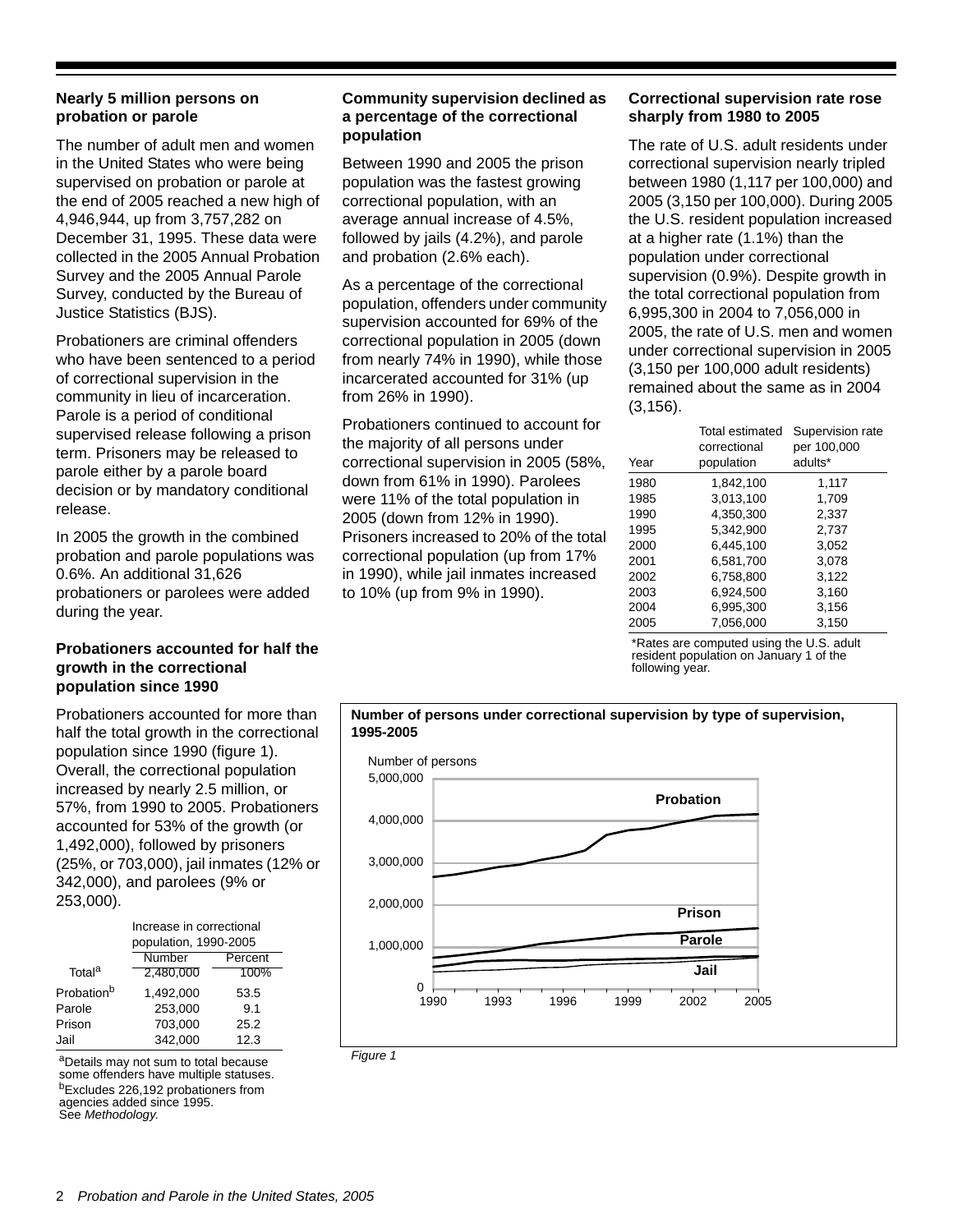#### **Table 1. Community corrections among the States, yearend 2005**

| Number<br>supervised | 10 States with the<br>largest percent<br>increase | Percent<br>increase,<br>2004-05 | 10 States<br>with the highest<br>rates of super-<br>vision, 2005 | Persons<br>supervised per<br>100,000 adult<br>residents* | 10 States with the<br>lowest rates of<br>supervision, 2005 | Persons<br>supervised per<br>100,000 adult<br>residents* |
|----------------------|---------------------------------------------------|---------------------------------|------------------------------------------------------------------|----------------------------------------------------------|------------------------------------------------------------|----------------------------------------------------------|
|                      |                                                   |                                 |                                                                  |                                                          |                                                            |                                                          |
| 430,312              | Mississippi                                       | 17.1%                           | Massachusetts                                                    | 3,350                                                    | New Hampshire                                              | 457                                                      |
| 388,260              | West Virginia                                     | 9.6                             | Rhode Island                                                     | 3,091                                                    | West Virginia                                              | 533                                                      |
| 277,831              | Wyoming                                           | 9.2                             | Minnesota                                                        | 2,988                                                    | Utah                                                       | 578                                                      |
| 239,036              | Kentucky                                          | 8.0                             | Delaware                                                         | 2,828                                                    | Nevada                                                     | 709                                                      |
| 178,609              | Montana                                           | 7.8                             | Ohio                                                             | 2,745                                                    | Kansas                                                     | 723                                                      |
| 167.561              | Alabama                                           | 6.0                             | Indiana                                                          | 2,583                                                    | Maine                                                      | 776                                                      |
| 165,365              | North Dakota                                      | 5.6                             | Texas                                                            | 2,580                                                    | Virginia                                                   | 788                                                      |
| 143,136              | New Mexico                                        | 5.5                             | Michigan                                                         | 2,350                                                    | North Dakota                                               | 791                                                      |
| 139.091              | Arkansas                                          | 5.1                             | Washington                                                       | 2,155                                                    | New York                                                   | 810                                                      |
| 121,014              | Virginia                                          | 4.9                             | New Jersey                                                       | 2,117                                                    | South Dakota                                               | 899                                                      |
|                      |                                                   |                                 |                                                                  |                                                          |                                                            |                                                          |
| 111,743              | Arkansas                                          | 22.7%                           | Pennsylvania                                                     | 787                                                      | Maine                                                      | 3                                                        |
| 101,916              | North Dakota                                      | 16.7                            | Arkansas                                                         | 782                                                      | Florida                                                    | 34                                                       |
| 75,732               | West Virginia                                     | 16.4                            | Oregon                                                           | 766                                                      | Rhode Island                                               | 41                                                       |
| 53,533               | New Mexico                                        | 16.1                            | Louisiana                                                        | 712                                                      | North Carolina                                             | 47                                                       |
| 34,576               | Kentucky                                          | 15.8                            | Texas                                                            | 611                                                      | Nebraska                                                   | 50                                                       |
| 24,072               | Vermont                                           | 14.9                            | California                                                       | 421                                                      | North Dakota                                               | 57                                                       |
| 22,851               | Mississippi                                       | 12.1                            | Missouri                                                         | 414                                                      | Massachusetts                                              | 73                                                       |
| 21,499               | Delaware                                          | 11.3                            | South Dakota                                                     | 414                                                      | Virginia                                                   | 78                                                       |
| 19,978               | Colorado                                          | 11.0                            | Wisconsin                                                        | 365                                                      | Mississippi                                                | 90                                                       |
| 19,512               | South Dakota                                      | 10.2                            | New York                                                         | 364                                                      | Delaware                                                   | 92                                                       |
|                      |                                                   |                                 |                                                                  |                                                          |                                                            |                                                          |

Note: This table excludes the District of Columbia as a wholly urban jurisdiction, Georgia probation counts which include probation case-based counts for private agencies, and Idaho probation counts in which estimates for misdemeanors were based on admissions. \*Rates are computed using the estimated adult resident population in each State on January 1, 2006.

#### **6 of the 10 States with largest probation populations also had large parole populations**

Texas, California, Ohio, Michigan, Pennsylvania, and Illinois had 6 of the 10 largest probation populations in the Nation at yearend 2005 (table 1). These 6 States accounted for more than a third of all probationers (37%). The same 6 States were among the 10 States with the largest parole populations in the Nation. Almost half of all parolees were supervised within these 6 States (46%).

Texas and California accounted for more than 1 million adults supervised in the community, or about 1 in 5 probationers and parolees. Each State had at least a half million adults on probation or parole: Texas with 532,228, and California with 500,003.

Among the other States, Massachusetts had the largest percentage of its adult population under community supervision (3.4% at yearend 2005), followed by Texas (3.2%) and Rhode Island (3.1%).

California had the largest parole population and the second largest probation population in the Nation. The percentage of California's adult population under community supervision was 1.9%, or slightly below the Nation's percentage of 2.2%.

Eight States reported rates of community supervision below 1,000 per 100,000 adult residents. New Hampshire had the lowest rate of supervision in the community (595 offenders per 100,000 adults).

|               | Number under community<br>supervision per 100,000<br>adult residents |  |  |
|---------------|----------------------------------------------------------------------|--|--|
| New Hampshire | 595                                                                  |  |  |
| West Virginia | 632                                                                  |  |  |
| Utah          | 766                                                                  |  |  |
| Maine         | 779                                                                  |  |  |
| North Dakota  | 848                                                                  |  |  |
| Virginia      | 866                                                                  |  |  |
| Nevada        | 926                                                                  |  |  |
| Kansas        | 948                                                                  |  |  |
|               |                                                                      |  |  |

#### **9 States reported an increase of 5% or more in their probation population**

In 2005 Mississippi (up 17%) had the largest increase in probationers, followed by West Virginia (up 10%), and Wyoming (up 9%). A total of 32 States reported an increase in their adult probation population during 2005.

Fifteen States had fewer adults on probation at the end of 2005 than at the beginning of the year. Maine (down 9%) led the Nation with the largest decrease, followed by Vermont (down 8%), and Washington (down 6%).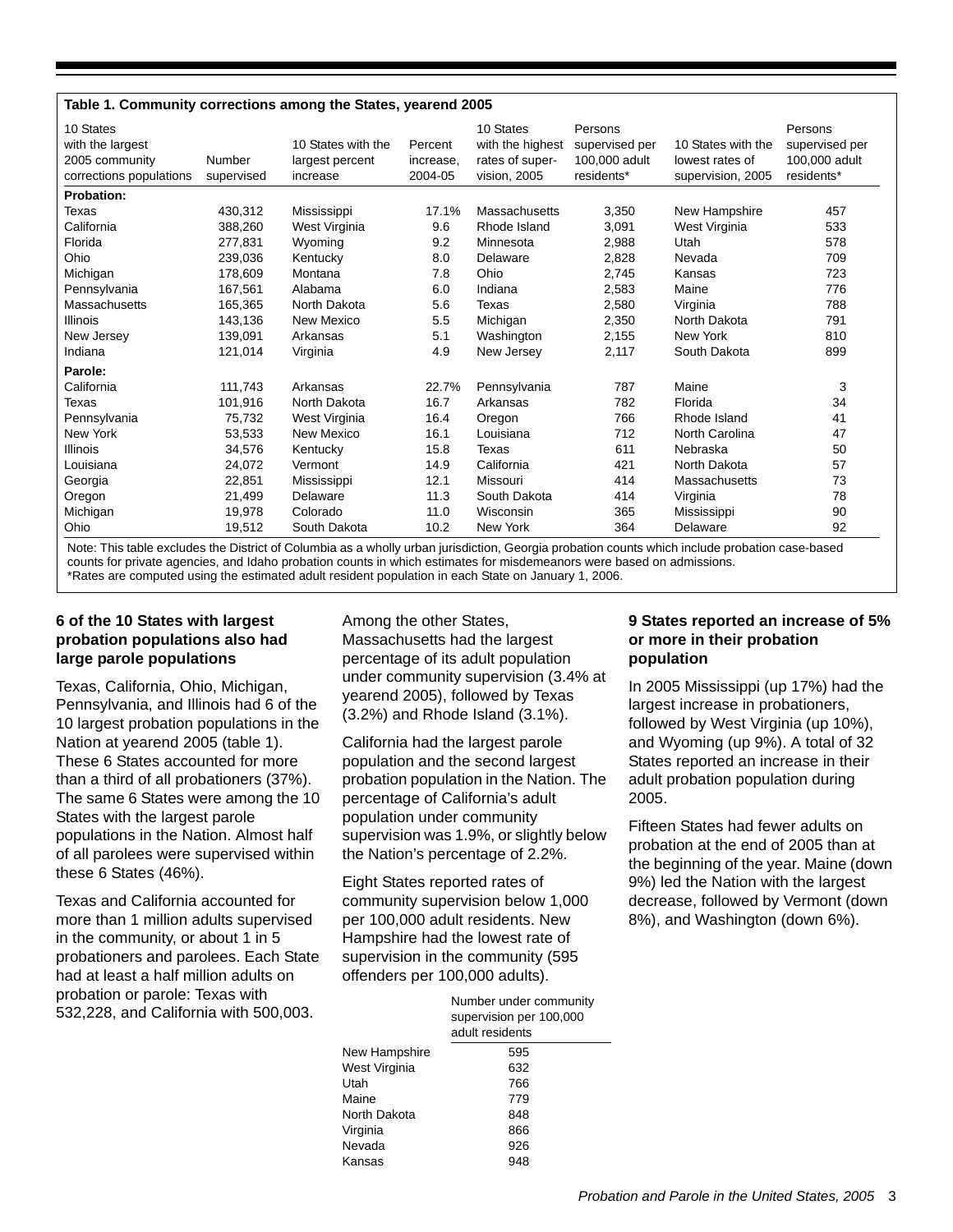| Table 2. Adults on probation, 2005                          |                    |                   |                    |                    |                          |                     |
|-------------------------------------------------------------|--------------------|-------------------|--------------------|--------------------|--------------------------|---------------------|
|                                                             | Probation          |                   |                    | Probation          | Percent                  | Number on probation |
| Region and                                                  | population,        | 2005              |                    | population,        | change,                  | per 100,000 adult   |
| jurisdiction                                                | 1/1/2005           | Entries           | Exits              | 12/31/05           | 2005                     | residents, 12/31/05 |
| U.S. total                                                  | 4,143,466          | 2,228,300         | 2,209,700          | 4,162,536          | 0.5%                     | 1,858               |
| Federal                                                     | 28.602             | 12,135            | 14,402             | 26.719             | $-6.6%$                  | 12                  |
| State                                                       | 4,114,864          | 2,216,200         | 2,195,300          | 4,135,817          | 0.5                      | 1,846               |
| <b>Northeast</b>                                            | 702,328            | 277,800           | 285,700            | 694,396            | $-1.1%$                  | 1,658               |
| Connecticuta                                                | 54,067             | 28,250            | 26,245             | 56,072             | 3.7                      | 2,092               |
| Maine                                                       | 8,907              | 4,890             | 5,677              | 8,120              | $-8.8$                   | 776                 |
| Massachusetts <sup>a</sup>                                  | 163,719            | 84,343            | 82,697             | 165,365            | 1.0                      | 3,350               |
| New Hampshire                                               | 4,285              | 3,440             | 3,110              | 4,615              | ÷                        | 457                 |
| New Jersey                                                  | 143,315            | 45,136            | 49,360             | 139,091            | $-2.9$                   | 2,117               |
| New York<br>Pennsylvaniaa,b                                 | 124,853            | 34,644            | 40,472             | 119,025            | $-4.7$                   | 810                 |
| Rhode Island <sup>a</sup>                                   | 167,366<br>26,085  | 67,300<br>5,410   | 67,000<br>5,882    | 167,561<br>25,613  | 0.1<br>$-1.8$            | 1,741<br>3,091      |
| Vermonta                                                    | 9,731              | 4,341             | 5,138              | 8,934              | $-8.2$                   | 1,820               |
|                                                             |                    |                   |                    |                    |                          |                     |
| <b>Midwest</b><br>Illinois <sup>a</sup>                     | 958,730<br>143,871 | 609,500           | 594,300            | 973,807            | 1.6%<br>$-0.5$           | 1,950<br>1,500      |
| Indiana <sup>a</sup>                                        | 121,675            | 60,951<br>98,681  | 61,686<br>99,342   | 143,136<br>121,014 | $-0.5$                   | 2,583               |
| lowa                                                        | 22.408             | 15,829            | 14,833             | 23,404             | 4.4                      | 1,018               |
| Kansas                                                      | 14,439             | 19,755            | 19,184             | 15,010             | 4.0                      | 723                 |
| Michigana,b                                                 | 176,630            | 130,200           | 128,300            | 178,609            | 1.1                      | 2,350               |
| Minnesota                                                   | 113,121            | 70,752            | 66,800             | 117,073            | 3.5                      | 2,988               |
| Missouri                                                    | 54,848             | 25,179            | 26,413             | 53,614             | $-2.2$                   | 1,208               |
| Nebraska                                                    | 17,994             | 15,330            | 14,856             | 18,468             | 2.6                      | 1,387               |
| North Dakota                                                | 3,749              | 2,808             | 2,597              | 3,960              | 5.6                      | 791                 |
| Ohio <sup>a,b</sup>                                         | 230,758            | 141,300           | 133,000            | 239,036            | 3.6                      | 2,745               |
| South Dakota                                                | 5,372              | 3,196             | 3,260              | 5,308              | $-1.2$                   | 899                 |
| Wisconsin                                                   | 53,865             | 25,505            | 24,195             | 55,175             | 2.4                      | 1,298               |
| South                                                       | 1,667,198          | 908,800           | 894,600            | 1,681,455          | 0.9%                     | 2,067               |
| Alabama <sup>a</sup>                                        | 36,799             | 14,039            | 11,843             | 38,995             | 6.0                      | 1,121               |
| Arkansas                                                    | 28,771             | 8,435             | 6,958              | 30,248             | 5.1                      | 1,431               |
| Delaware                                                    | 18,725             | 14,643            | 14,906             | 18,462             | $-1.4$                   | 2,828               |
| District of Columbia <sup>a</sup><br>Florida <sup>a,b</sup> | 7,585              | 7,216             | 7,414              | 7,387              | $-2.6$                   | 1,696               |
| Georgia <sup>a,b,c</sup>                                    | 278,606<br>423,547 | 240,000           | 240,800<br>216,200 | 277,831<br>422,848 | $-0.3$<br>$\ddot{\cdot}$ | 2,002               |
| Kentucky                                                    | 32,619             | 215,500<br>20,800 | 18,300             | 35,230             | 8.0                      | 1,100               |
| Louisiana                                                   | 38,231             | 13,772            | 13,695             | 38,308             | 0.2                      | 1,133               |
| Maryland                                                    | 76,676             | 38,282            | 39,365             | 75,593             | $-1.4$                   | 1,793               |
| Mississippi                                                 | 20,375             | 8,124             | 4,635              | 23,864             | 17.1                     | 1096                |
| North Carolina                                              | 111,537            | 62,157            | 62,068             | 111,626            | 0.1                      | 1,693               |
| Oklahoma <sup>a,b</sup>                                     | 28,404             | 14,600            | 14,100             | 28,865             | 1.6                      | 1,065               |
| South Carolina                                              | 38,941             | 14,768            | 14,360             | 39,349             | 1.0                      | 1,212               |
| Tennessee <sup>a,b</sup>                                    | 47,099             | 24,800            | 22,600             | 49,302             | 4.7                      | 1,072               |
| Texas                                                       | 428,836            | 181,333           | 179,857            | 430,312            | 0.3                      | 2,580               |
| Virginia <sup>a</sup>                                       | 43,470             | 27,078            | 24,959             | 45,589             | 4.9                      | 788                 |
| West Virginiab                                              | 6,977              | 3,200             | 2,500              | 7,646              | 9.6                      | 533                 |
| West                                                        | 786,608            | 420,100           | 420,500            | 786,159            | $-0.1%$                  | 1,546               |
| Alaska                                                      | 5,547              | 1,022             | 878                | 5,680              | 2.4                      | 1,182               |
| Arizonaa,b                                                  | 70,532             | 39,700            | 39,100             | 71,138             | 0.9                      | 1,606               |
| California <sup>a</sup>                                     | 384,852            | 195,343           | 191,935            | 388,260            | 0.9                      | 1,462               |
| Coloradoa,b<br>Hawaii <sup>d</sup>                          | 57,779<br>16,113   | 29,900<br>6,236   | 31,000<br>5,524    | 56,623<br>16,825   | $-2.0$<br>4.4            | 1,613<br>1,693      |
| Idahoa,e                                                    | 44,579             | 35,717            | 36,584             | 43,712             | $\ddot{\phantom{a}}$     |                     |
| Montana <sup>a,b</sup>                                      | 7,634              | 4,500             | 3,900              | 8,233              | 7.8                      | 1,121               |
| Nevada                                                      | 12,645             | 6,305             | 6,019              | 12,931             | 2.3                      | 709                 |
| New Mexicoa,b                                               | 17,725             | 8,500             | 7,500              | 18,706             | 5.5                      | 1,287               |
| Oregon                                                      | 43,324             | 17,852            | 16,323             | 44,853             | 3.5                      | 1,597               |
| Utah                                                        | 10,267             | 5,312             | 5,500              | 10,079             | $-1.8$                   | 578                 |
| Washingtona,b,d                                             | 111,193            | 66,900            | 73,800             | 104,293            | $-6.2$                   | 2,155               |
| Wyoming                                                     | 4,418              | 2,828             | 2,420              | 4,826              | 9.2                      | 1,216               |

Note: Because of nonresponse or incomplete data, the probation population for some jurisdictions on December 31, 2005, does not equal the population on January 1, plus entries, minus exits. : Not calculated.

aSome or all data are estimated.

bData for entries and exits were estimated for nonreporting agencies.

<sup>c</sup>Counts include private agency cases and may overstate the number under supervision.

<sup>d</sup>Due to a change in the State agency's recordkeeping procedures, data are not comparable to previous reports.

eCounts include estimates for misdemeanors based on admissions.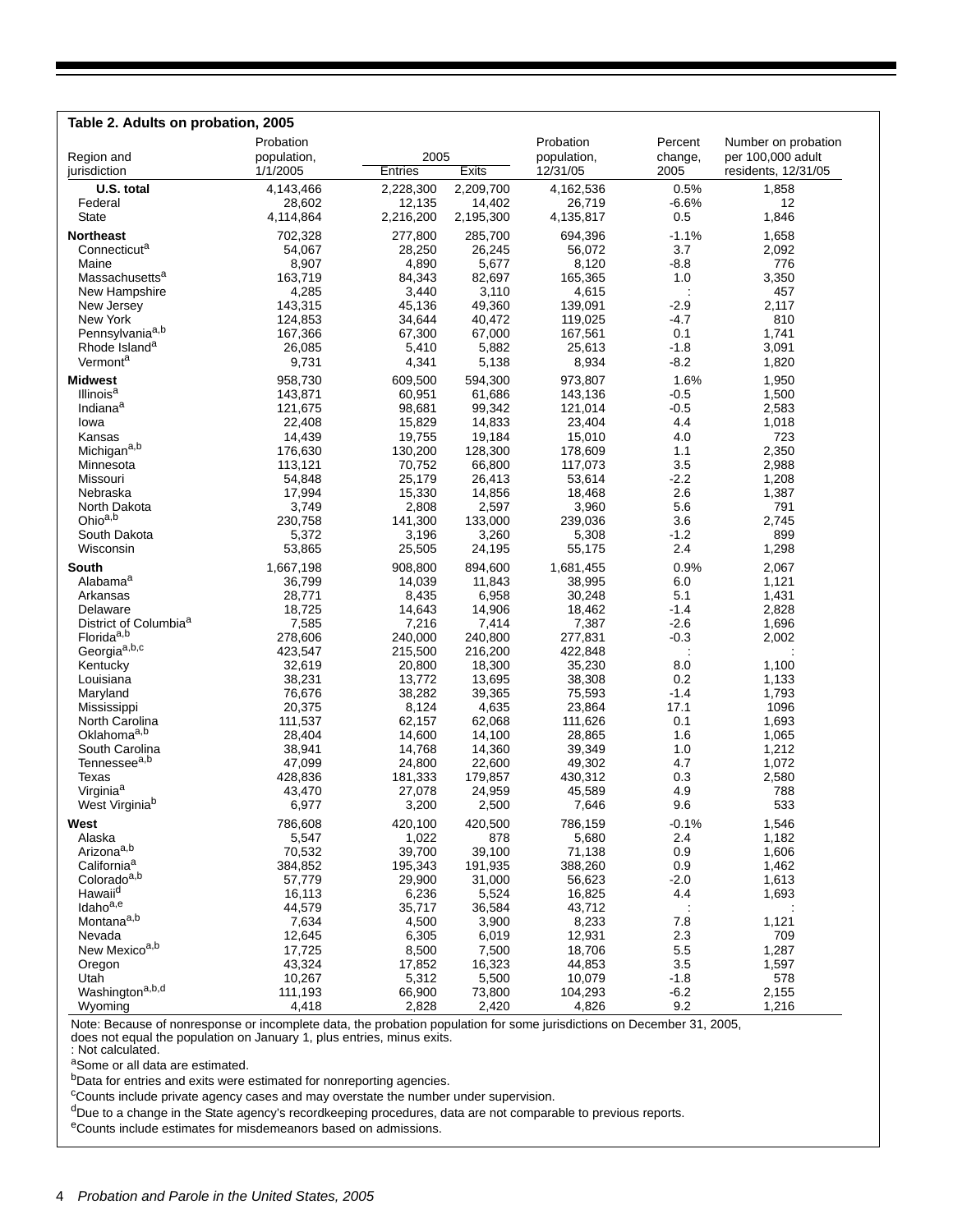#### **19,070 probationers added in 2005**

During 2005 the probation population grew by 19,070. The growth in the number of probationers (0.5%) was the smallest growth in probation since the survey began in 1980.

At yearend 2005 the probation supervision rate totaled 1,858 probationers per 100,000 adult U.S. residents — the equivalent of 1 in every 54 adults (table 2). Two States, Massachusetts (3,350 per 100,000) and Rhode Island (3,091 per 100,000), had more than 3% of their adult resident population under probation supervision.

A total of 10 States had fewer than 1% of their adult resident population under probation supervision. One State, New Hampshire (457 per 100,000), had a rate below 500 probationers per 100,000 adult residents.

#### **Small growth in probation population during 2005**

Since 2001 the growth in probation has steadily dropped. The annual change was 2.8% in 2001, 2.3% in 2002, 1.2% in 2003, and 0.6% in 2004.

The 0.5% growth in the probation population during 2005 was the smallest in the last 26 years.\*

|      | Annual increase |                   |  |  |  |
|------|-----------------|-------------------|--|--|--|
| Year | Number          | Percent<br>change |  |  |  |
| 2000 | 46,287          | 1.2%              |  |  |  |
| 2001 | 105.522         | 2.8               |  |  |  |
| 2002 | 92.336          | 2.3               |  |  |  |
| 2003 | 49.920          | 1.2               |  |  |  |
| 2004 | 23,454          | 0.6               |  |  |  |
| 2005 | 19.070          | 0.5               |  |  |  |

\* Since *Probation and Parole in the United States, 2004*, was published, Washington State revised their 2004 data which resulted in the 2003-04 national percent change increasing from 0.2% to 0.6%.

#### **Growth in probation since 1990 linked to entries**

Since 1990 the probation population has steadily increased from 2,670,200 to 4,162,536 in 2005 (figure 2). Although the number of entries decreased from 1990 (1,637,600) to 1994 (1,397,500), entries exceeded exits during that period, resulting in an average annual increase of 3.0% in the probation population. The number entering probation has increased each year since 1994, except for a 2.0% decrease in 2001 and a 0.5% decrease in 2004.

From 1995 through 1999 the annual increase in the probation population fluctuated between 87,000 and 120,000 additional probationers each year (figure 3). Beginning in 2001 the annual increase in the number of



probationers declined from 105,500 to 92,300 in 2002, to 49,900 in 2003, to 23,400 in 2004. In 2005 the annual increase reached its lowest since data collection began in 1980 — an additional 19,070 probationers.

#### **5 States accounted for nearly a third of the growth in probation from 1995 to 2005**

In absolute numbers the probation population increased by 858,500 between 1995 and 2005. California experienced the largest growth (107,700), followed by Pennsylvania (60,700), Michigan (37,200), Illinois (33,600), and Minnesota (33,300). These five States accounted for 32% of the growth in probation since 1995.

Between 1995 and 2005 New York had the largest decrease in the number of probationers (49,000), followed by Washington (16,200), and the Federal system (8,700).

| Largest increases, 1995-2005 |           |
|------------------------------|-----------|
| California                   | 107,700   |
| Pennsylvania                 | 60,700    |
| Michigan                     | 37,200    |
| <b>Illinois</b>              | 33,600    |
| Minnesota                    | 33,300    |
|                              |           |
| Largest decreases, 1995-2005 |           |
| New York                     | $-49.000$ |
| Washington                   | $-16,200$ |
| Federal system               | $-8,700$  |
| District of Columbia         | $-3,000$  |
| Kansas                       | $-1,500$  |

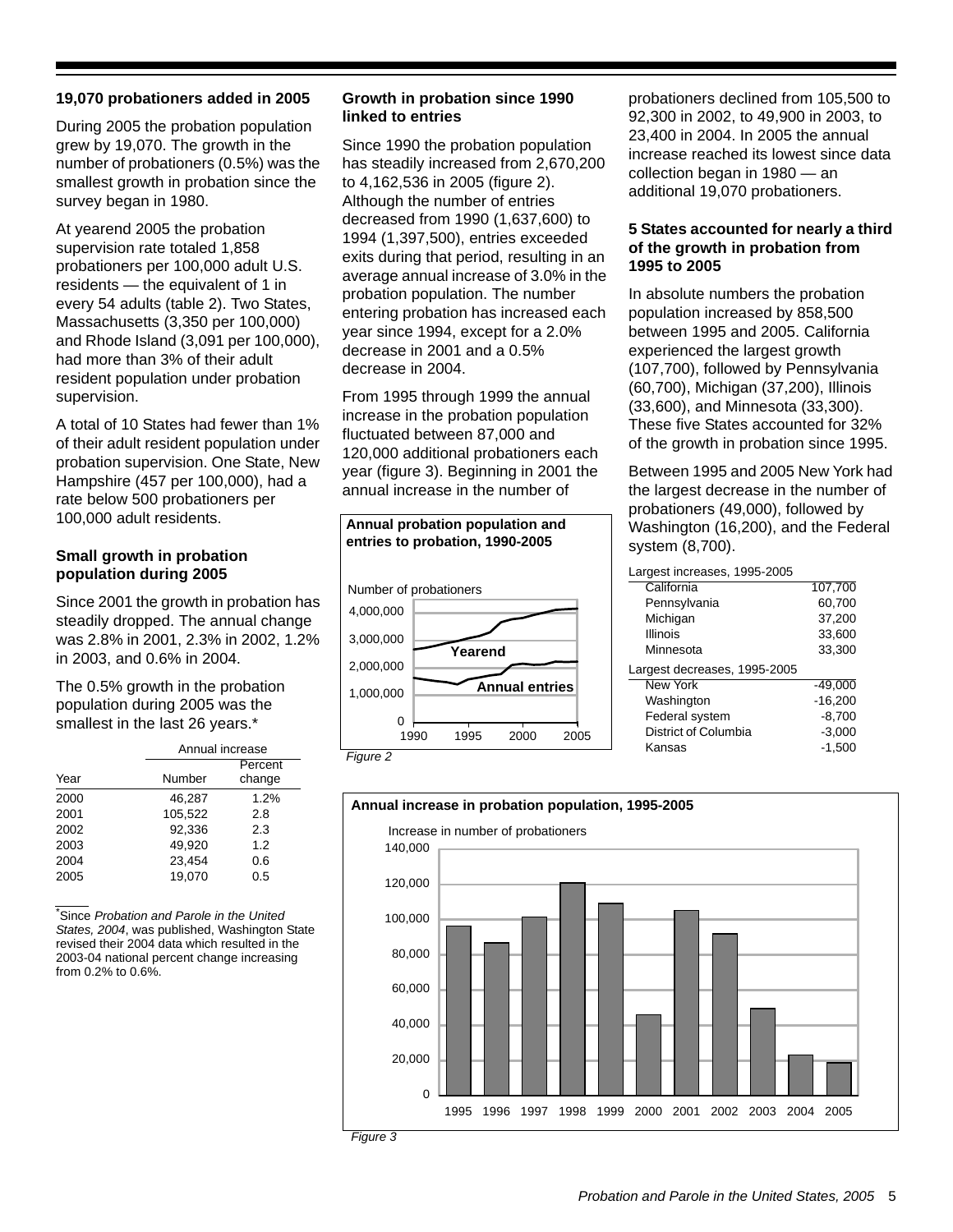#### **At yearend 2005 almost 1 in 4 probationers were female; more than 1 in 2 were white**

Nationwide women represented a slightly larger percentage of the probation population in 2005 than in 1995 (table 3). Women were 23% of adults on probation in 2005 (956,200), up from 21% in 1995.

At yearend 2005 more than half of all probationers were white (2,290,500); almost a third were black (1,239,600); and an eighth were Hispanic (539,700). Persons of other races comprised about 2% of probationers (92,600).

#### **Direct sentences more common in 2005 than 1995**

A larger percentage of probationers in 2005 had received a direct sentence to probation (57%) than in 1995 (48%). A smaller percentage had a probation sentence combined with incarceration (10% compared to 15% in 1995). The percentage of probationers that received a suspended sentence to incarceration has slowly declined, from 26% in 1995 to 22% in 2005.

#### **Half of all probationers convicted of a felony**

Probationers convicted of a felony (50%) accounted for a larger percentage of the population than probationers convicted of a misdemeanor (49%). About 1% of probationers had been convicted of other infractions.

The largest percentage of the probation population was convicted of a drug law violation (28%), followed by a DWI (15%) and larceny/theft (12%).

Seven in 10 probationers were under active supervision at yearend. Probationers under active supervision are required to regularly report to a probation authority in person, by mail, or by telephone. The percentage of probationers required to report regularly declined steadily, from 79% in 1995 to 70% in 2005.

About 1 in 10 persons still on probation had absconded at yearend 2005. Though still on probation, absconders had failed to report and could not be located. The percentage of absconders on probation increased slightly in the last 10 years (10% in 2005, up from 9% in 1995).

#### **Success rates have remained stable since 1995**

Fifty-nine percent of the more than 2.2 million adults discharged from probation in 2005 had successfully met the conditions of their supervision. The percentage of probationers discharged successfully has varied between 62% (1995) and 59% (2005). Probationers discharged from supervision because of incarceration due to a new offense or rule violation has varied, from 21% in 1995 to 15% in 2000 to 16% in 2005. Another 3% of those discharged from probation had absconded and 13% had their probation revoked without incarceration.

#### **Table 3. Characteristics of adults on probation, 1995, 2000, and 2005**

| 2000, and 2005                                               |               |           |           |
|--------------------------------------------------------------|---------------|-----------|-----------|
| Characteristic                                               | 1995          | 2000      | 2005      |
| Total                                                        | 100%          | 100%      | 100%      |
| Gender                                                       |               |           |           |
| Male                                                         | 79%           | 78%       | 77%       |
| Female                                                       | 21            | 22        | 23        |
| Race/Hispanic origin                                         |               |           |           |
| White <sup>a</sup>                                           | 53%           | 54%       | 55%       |
| <b>Black<sup>a</sup></b>                                     | 31<br>14      | 31<br>13  | 30<br>13  |
| Hispanic<br>American Indian/Alaska Native <sup>a</sup>       | 1             | 1         | 1         |
| Asian/Native Hawaiian/other                                  |               |           |           |
| Pacific Islander <sup>a</sup>                                | --            | 1         | 1         |
| <b>Status of probation</b>                                   |               |           |           |
| Direct imposition                                            | 48%           | 56%       | 57%       |
| Split sentence                                               | 15            | 11        | 10        |
| Sentence suspended<br>Imposition suspended                   | 26<br>6       | 25<br>7   | 22<br>9   |
| Other                                                        | 4             | 1         | 2         |
| <b>Status of supervision</b>                                 |               |           |           |
| Active                                                       | 79%           | 76%       | 70%       |
| Inactive                                                     | 8             | 9         | 9         |
| Absconder                                                    | 9             | 9         | 10        |
| Supervised out of State                                      | 2             | 3         | 2         |
| Residential/other<br>treatment program                       | .             | .         | 1         |
| <b>Warrant status</b>                                        |               | $\cdots$  | 6         |
| Other                                                        | 2             | 3         | 2         |
| <b>Type of offense</b>                                       |               |           |           |
| Felony                                                       | 54%           | 52%       | 50%       |
| Misdemeanor                                                  | 44            | 46        | 49        |
| Other infractions                                            | 2             | 2         | 1         |
| Most serious offense <sup>b</sup>                            |               |           |           |
| Sexual assault<br>Domestic violence                          | .<br>$\cdots$ | <br>      | 3%<br>6   |
| Other assault                                                | $\cdots$      | $\cdots$  | 10        |
| Burglary                                                     | $\cdot$       |           | 5         |
| Larceny/theft                                                | $\cdot$       |           | 12        |
| Fraud                                                        | $\cdot \cdot$ |           | 6<br>28   |
| Drug law violations<br>Driving while intoxicated             | .<br>16       | 24<br>18  | 15        |
| Minor traffic offenses                                       | $\cdots$      | 6         | 5         |
| <b>Adults entering probation</b>                             |               |           |           |
| Without incarceration                                        | 72%           | 79%       | 76%       |
| With incarceration                                           | 13            | 16        | 18        |
| Other types                                                  | 15            | 5         | 6         |
| <b>Adults leaving probation</b>                              |               |           |           |
| Successful completions<br>Incarceration                      | 62%<br>21     | 60%<br>15 | 59%<br>16 |
| With new sentence                                            | 5             | 3         | 4         |
| With the same sentence                                       | 13            | 8         | 7         |
| Unknown                                                      | 3             | 4         | 5         |
| Absconder <sup>c</sup>                                       | .             | 3         | 3         |
| Discharge to custody, detainer,                              |               |           |           |
| or warrant<br>Other unsuccessful <sup>c</sup>                | .<br>.        | 1<br>11   | 1<br>13   |
| Death                                                        | 1             | 1         | 1         |
| Other                                                        | 16            | 9         | 7         |
| Note: For every characteristic there were persons of unknown |               |           |           |

Note: For every characteristic there were persons of unknown type. Detail may not sum to total because of rounding.

--Less than 0.5%.

...Not available.

aExcludes persons of Hispanic origin.

bDoes not include all offenses; therefore, will not add to 100%. <sup>c</sup>In 1995 absconder and other unsuccessful statuses were reported among other.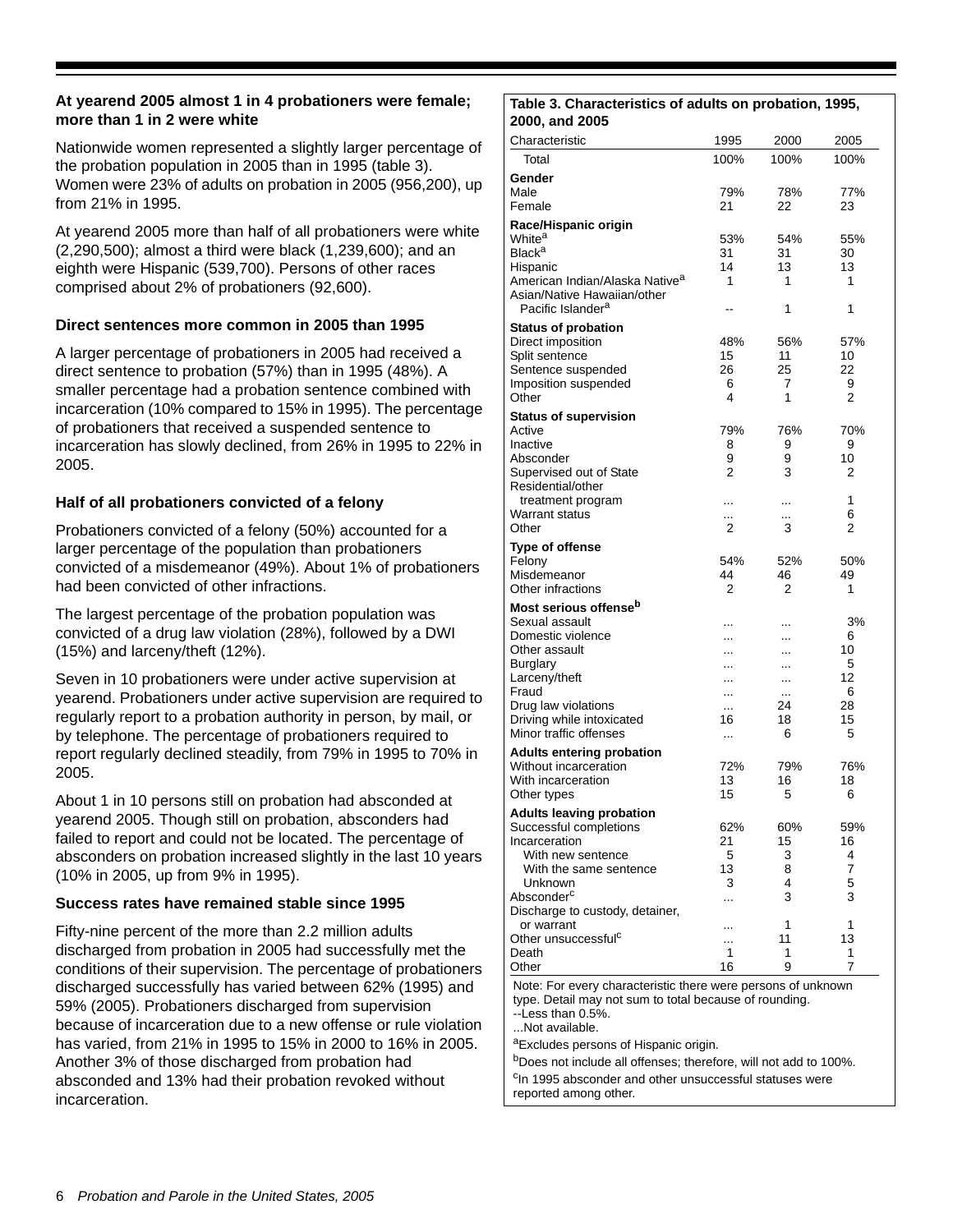| Table 4. Adults on parole, 2005          |                                 |                 |                 |                                   |                            |                                                                    |
|------------------------------------------|---------------------------------|-----------------|-----------------|-----------------------------------|----------------------------|--------------------------------------------------------------------|
| Region<br>and jurisdiction               | Parole<br>population,<br>1/1/05 | 2005<br>Entries | Exits           | Parole<br>population,<br>12/31/05 | Percent<br>change,<br>2005 | Number on<br>parole per<br>100,000 adult<br>residents,<br>12/31/05 |
| U.S. total                               | 771,852                         | 516,400         | 503,800         | 784,408                           | 1.6%                       | 350                                                                |
| Federal                                  | 89,589                          | 36,121          | 34,549          | 91,211                            | 1.8%                       | 41                                                                 |
| <b>State</b>                             | 682,263                         | 480,300         | 469,300         | 693,197                           | 1.6                        | 309                                                                |
| <b>Northeast</b>                         | 154,309                         | 70,200          | 72,400          | 152,120                           | $-1.4%$                    | 363                                                                |
| Connecticut                              | 2,552                           | 2,813           | 2,794           | 2,571                             | 0.7                        | 96                                                                 |
| Maine                                    | 32                              | 1               | 1               | 32                                | 0.0                        | 3                                                                  |
| Massachusetts                            | 3,854                           | 5,062           | 5,337           | 3,579                             | $-7.1$                     | 73                                                                 |
| New Hampshire                            | 1,212                           | 861             | 671             | 1,402                             |                            | 139                                                                |
| New Jersey                               | 13,880                          | 10,818          | 10,824          | 13,874                            | 0.0                        | 211                                                                |
| New York                                 | 54,524                          | 23,340          | 24,331          | 53,533                            | $-1.8$                     | 364                                                                |
| Pennsylvania <sup>a</sup>                | 76,989                          | 26,300          | 27,500          | 75,732                            | $-1.6$                     | 787                                                                |
| Rhode Island <sup>b</sup>                | 344                             | 381             | 389             | 338                               | $-1.7$                     | 41                                                                 |
| Vermont <sup>b,c</sup>                   | 922                             | 657             | 520             | 1,059                             | 14.9                       | 216                                                                |
| <b>Midwest</b>                           | 127,338                         | 99,252          | 95,760          | 130,830                           | 2.7%                       | 262                                                                |
| Illinois                                 | 34,277                          | 35,636          | 35,337          | 34,576                            | 0.9                        | 362                                                                |
| Indiana                                  | 6,627                           | 6,446           | 5,778           | 7,295                             | 10.1                       | 156                                                                |
| lowa <sup>b</sup><br>Kansas <sup>b</sup> | 3,325                           | 2,665           | 2,430           | 3,560                             | 7.1                        | 155                                                                |
| Michigan                                 | 4,525<br>20,924                 | 4,500<br>10,429 | 4,359<br>11,375 | 4,666<br>19,978                   | 3.1<br>$-4.5$              | 225<br>263                                                         |
| Minnesota                                | 3,676                           | 5,035           | 4,745           | 3,966                             | 7.9                        | 101                                                                |
| Missouri                                 | 17,400                          | 13,458          | 12,484          | 18,374                            | 5.6                        | 414                                                                |
| Nebraska                                 | 801                             | 869             | 1,003           | 667                               | $-16.7$                    | 50                                                                 |
| North Dakota                             | 246                             | 728             | 687             | 287                               | 16.7                       | 57                                                                 |
| Ohio                                     | 18,882                          | 9,956           | 9,326           | 19.512                            | 3.3                        | 224                                                                |
| South Dakota                             | 2,217                           | 1,848           | 1,621           | 2,444                             | 10.2                       | 414                                                                |
| Wisconsin                                | 14,438                          | 7,682           | 6,615           | 15,505                            | 7.4                        | 365                                                                |
| South                                    | 229,775                         | 104,986         | 100,733         | 234,007                           | 1.8%                       | 288                                                                |
| Alabama                                  | 7,745                           | 3,030<br>8,130  | 3,523           | 7,252<br>16,531                   | $-6.4$<br>22.7             | 208<br>782                                                         |
| Arkansas<br>Delaware                     | 13,476<br>539                   | 361             | 5,075<br>300    | 600                               | 11.3                       | 92                                                                 |
| District of Columbia <sup>c</sup>        | 5,253                           | 2,112           | 2,180           | 5,288                             | 0.7                        | 1,214                                                              |
| Florida                                  | 4,484                           | 6,198           | 5,897           | 4,785                             | 6.7                        | 34                                                                 |
| Georgia                                  | 23,344                          | 11,366          | 11,859          | 22,851                            | $-2.1$                     | 338                                                                |
| Kentucky                                 | 8,255                           | 5,727           | 4,420           | 9,562                             | 15.8                       | 298                                                                |
| Louisiana                                | 24,219                          | 13,330          | 13,477          | 24,072                            | $-0.6$                     | 712                                                                |
| Maryland                                 | 14,351                          | 7,658           | 7,738           | 14,271                            | $-0.6$                     | 339                                                                |
| Mississippi                              | 1,758                           | 996             | 784             | 1,970                             | 12.1                       | 90                                                                 |
| North Carolina<br>Oklahoma <sup>c</sup>  | 2,882<br>4,329                  | 3,506           | 3,287<br>1,800  | 3,101                             | 7.6<br>$-7.2$              | 47<br>148                                                          |
| South Carolina                           | 3,237                           | 1,488<br>1,050  | 1,132           | 4,017<br>3,155                    | $-2.5$                     | 97                                                                 |
| Tennessee <sup>b</sup>                   | 8,223                           | 3,748           | 3,126           | 8,721                             | 6.1                        | 190                                                                |
| Texas                                    | 102,072                         | 32,701          | 32,857          | 101,916                           | $-0.2$                     | 611                                                                |
| Virginia                                 | 4,392                           | 2,570           | 2,463           | 4,499                             | 2.4                        | 78                                                                 |
| West Virginia                            | 1,216                           | 1,015           | 815             | 1,416                             | 16.4                       | 99                                                                 |
| West                                     | 170,841                         | 205,866         | 200,380         | 176,240                           | 3.2%                       | 347                                                                |
| Alaskab                                  | 949                             | 645             | 621             | 973                               | 2.5                        | 202                                                                |
| Arizona                                  | 5,728                           | 11,782          | 11,402          | 6,108                             | 6.6                        | 138                                                                |
| California <sup>b</sup>                  | 110,262                         | 162,329         | 160,848         | 111,743                           | 1.3                        | 421                                                                |
| Colorado<br>Hawaii                       | 7,383<br>2,296                  | 6,880<br>632    | 6,067<br>722    | 8,196<br>2,119                    | 11.0<br>$-7.7$             | 234<br>213                                                         |
| Idaho                                    | 2,370                           | 1,443           | 1,331           | 2,482                             | 4.7                        | 233                                                                |
| Montanab                                 | 810                             | 570             | 545             | 835                               | 3.1                        | 114                                                                |
| Nevada                                   | 3,610                           | 2,612           | 2,257           | 3,965                             | 9.8                        | 217                                                                |
| New Mexico                               | 2,469                           | 1,439           | 1,042           | 2,866                             | 16.1                       | 197                                                                |
| Oregon                                   | 20,515                          | 9,037           | 8,053           | 21,499                            | 4.8                        | 766                                                                |
| Utah                                     | 3,246                           | 2,502           | 2,471           | 3,277                             | 1.0                        | 188                                                                |
| Washington <sup>d</sup><br>Wyoming       | 10,640<br>563                   | 5,668<br>327    | 4,740<br>281    | 11,568<br>609                     | 8.7<br>8.2                 | 239<br>153                                                         |
|                                          |                                 |                 |                 |                                   |                            |                                                                    |

Note: Because of nonresponse or incomplete data, the parole population for some jurisdictions on December 31, 2005, does not equal the population on January 1, plus entries, minus exits. : Not calculated.

aData for entries and exits were estimated for nonreporting county agencies.

bExcludes parolees in one of the following categories: absconder, out of State, or inactive.

cAll data were estimated.

<sup>d</sup>Due to a change in recordkeeping procedures, data are not comparable to previous reports.

#### **Parole population grew by 12,556 during 2005**

At the end of 2005 a total of 784,408 adult men and women were on parole or mandatory conditional release following a prison term (table 4). The population grew by 12,556 parolees during the year, or 1.6%. This was greater than the average annual increase of 1.4% since 1995 (table 5).

At yearend 2005, 350 persons were under parole supervision per 100,000 adult residents, or 1 in every 286 adults in the United States. Pennsylvania (787 per 100,000), Arkansas (782), and Oregon (766) had the highest rates of parole supervision. Maine, which abolished parole in 1975, had the lowest rate of supervision (3 per 100,000).

#### **Parole populations increased in 33 States**

At total of 33 States and the District of Columbia had more adults on parole at the end of 2005 than at the beginning of the year. Double-digit increases were reported in 11 States. Arkansas (up 23%) had the largest increase, followed by North Dakota (up 17%), and West Virginia (up 16%).

#### **Table 5. Change in the number of adults on parole, 1995-2005**

|                                          | Annual change |         |  |  |  |
|------------------------------------------|---------------|---------|--|--|--|
| Year                                     | Number        | Percent |  |  |  |
| 1995                                     | $-10,950$     | $-1.6%$ |  |  |  |
| 1996                                     | 312           | 0.0     |  |  |  |
| 1997                                     | 15,054        | 2.2     |  |  |  |
| 1998                                     | 1,598         | 0.2     |  |  |  |
| 1999                                     | 18.072        | 2.6     |  |  |  |
| 2000                                     | 9,441         | 1.3     |  |  |  |
| 2001                                     | 8,435         | 1.2     |  |  |  |
| 2002                                     | 18.601        | 2.5     |  |  |  |
| 2003                                     | 23,654        | 3.1     |  |  |  |
| 2004                                     | 1,927         | 0.2     |  |  |  |
| 2005                                     | 12,556        | 1.6     |  |  |  |
| Total increase.<br>1995-2005             | 104.987       | 15.4%   |  |  |  |
| Average annual<br>increase,<br>1995-2005 | 10,499        | $1.4\%$ |  |  |  |
|                                          |               |         |  |  |  |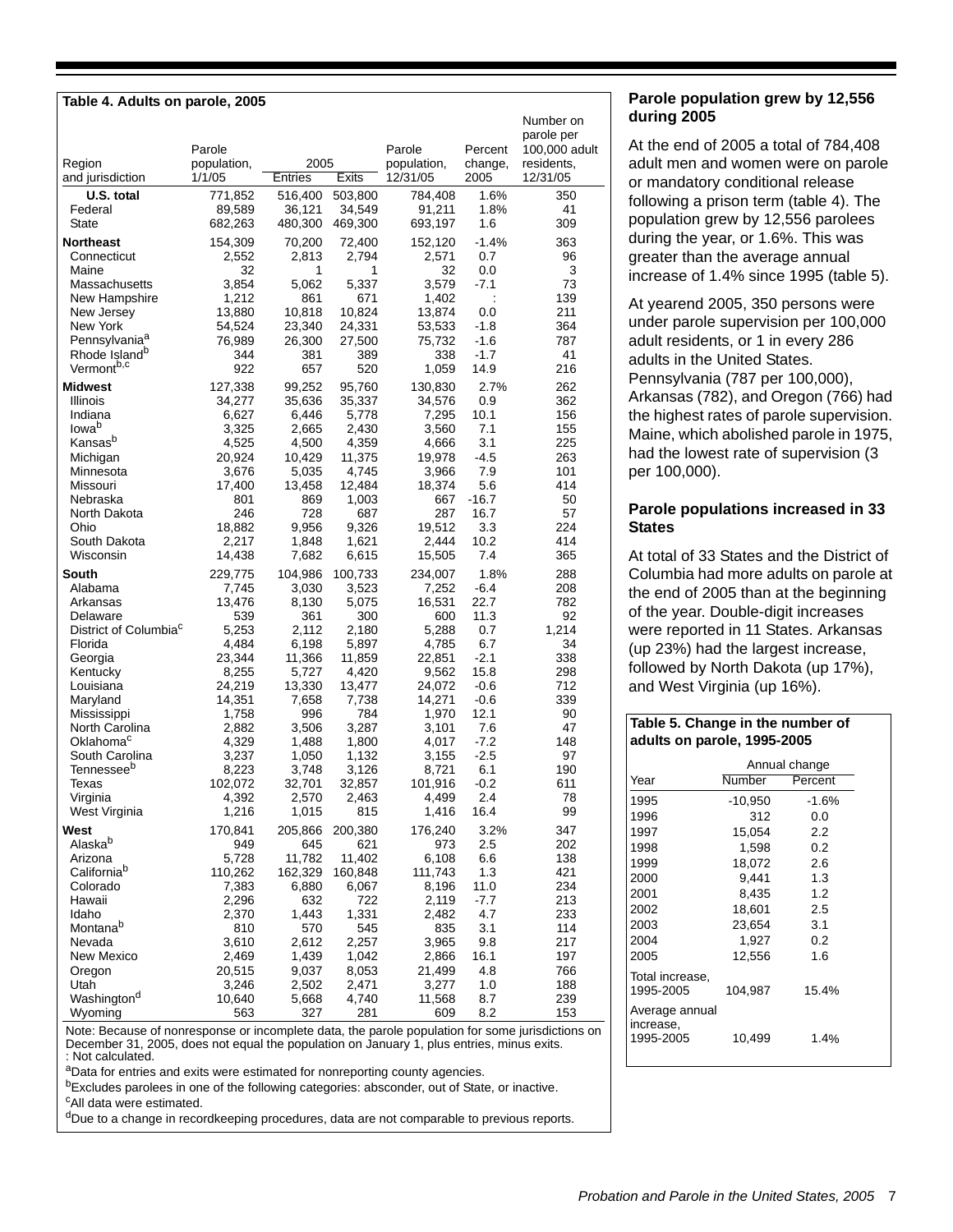A total of 14 States reported a decrease in their parole population during 2005. Nebraska (down 17%) had the only double-digit decrease. Four States had decreases of 5% or more: Hawaii (down 8%), Oklahoma and Massachusetts (both down 7%), and Alabama (down 6%).

#### **State parole population increasing after stability during the 1990s**

From 1980 to 1992 the State parole population increased from 196,800 to 618,700, or an average of 10% annually (figure 4). From 1992 to 1998, the growth in the population slowed, increasing a total of 10,500 or the equivalent of an average annual increase of nearly 0.3%. In the following period, 1998 to 2005, the State parole population added 64,000 parolees, or 1.4% annually.

#### **Growth in State parole linked to entries**

From 1980 to 1990 the number of entries to State parole supervision more than tripled, from 113,400 to 349,000. State parole entries continued to rise during the 1990s (up an average of 2.4% annually). Parole discharges also increased during the period (up an average of 4.6% annually).

From 2000 to 2005 the number of State parole entries continued to exceed the number of exits. Both rose slowly, 1.7% annually.

| Year                              | State entries | State exits |
|-----------------------------------|---------------|-------------|
| 2000                              | 441,600       | 432,200     |
| 2001                              | 445,600       | 439,100     |
| 2002                              | 436.300       | 420.000     |
| 2003                              | 459,100       | 440,500     |
| 2004                              | 465,500       | 448,800     |
| 2005                              | 480.300       | 469.300     |
| Average annual<br>percent change, |               |             |
| 2000-05                           | 1.7%          | 1.7%        |
|                                   |               |             |

#### **Discretionary releases to parole supervision continued to decline**

As a percentage of all releases from State prison, discretionary releases by a parole board steadily declined from 55% in 1980 to 22% in 2004 (figure 5). From 1980 to 1995 mandatory parole releases increased (from 19% to 39%).

Mandatory releases remained fairly stable between 1995 and 2004 (39%). These trends were consistent with the change in release policy occurring within many States after 1980, resulting in a shift away from discretionary releases in favor of determinate sentences and mandatory supervised release. (See *Trends in State Parole, 1990-2000*, October 2001, NCJ 184735.)

Releases from State prison due to expiration of sentence increased from 13% of all releases in 1990 to 21% in 2001. Between 2001 and 2004 expiration of sentence releases declined to 19%.

From 1990 (5%) through 1999 (6%) releases to probation remained stable. Since 2000 releases to probation have steadily increased from 6% to 10% in 2004.

#### **Annual State parole population and entries to State parole, 1980-2005**





Other conditional releases have fluctuated over the years (3% in 1980, up to 10% in 1990, down to 6% in 2000). Since 2001 (3%) other conditional releases have steadily increased, reaching 6% in 2004.

#### **Proportion of females on parole increased between 1995 and 2005**

At yearend 2005 women made up about 1 in 8 adults on parole (93,000) (table 6). A greater percentage of women were on parole at the end of 2005 (12%), compared to 1995 (10%).



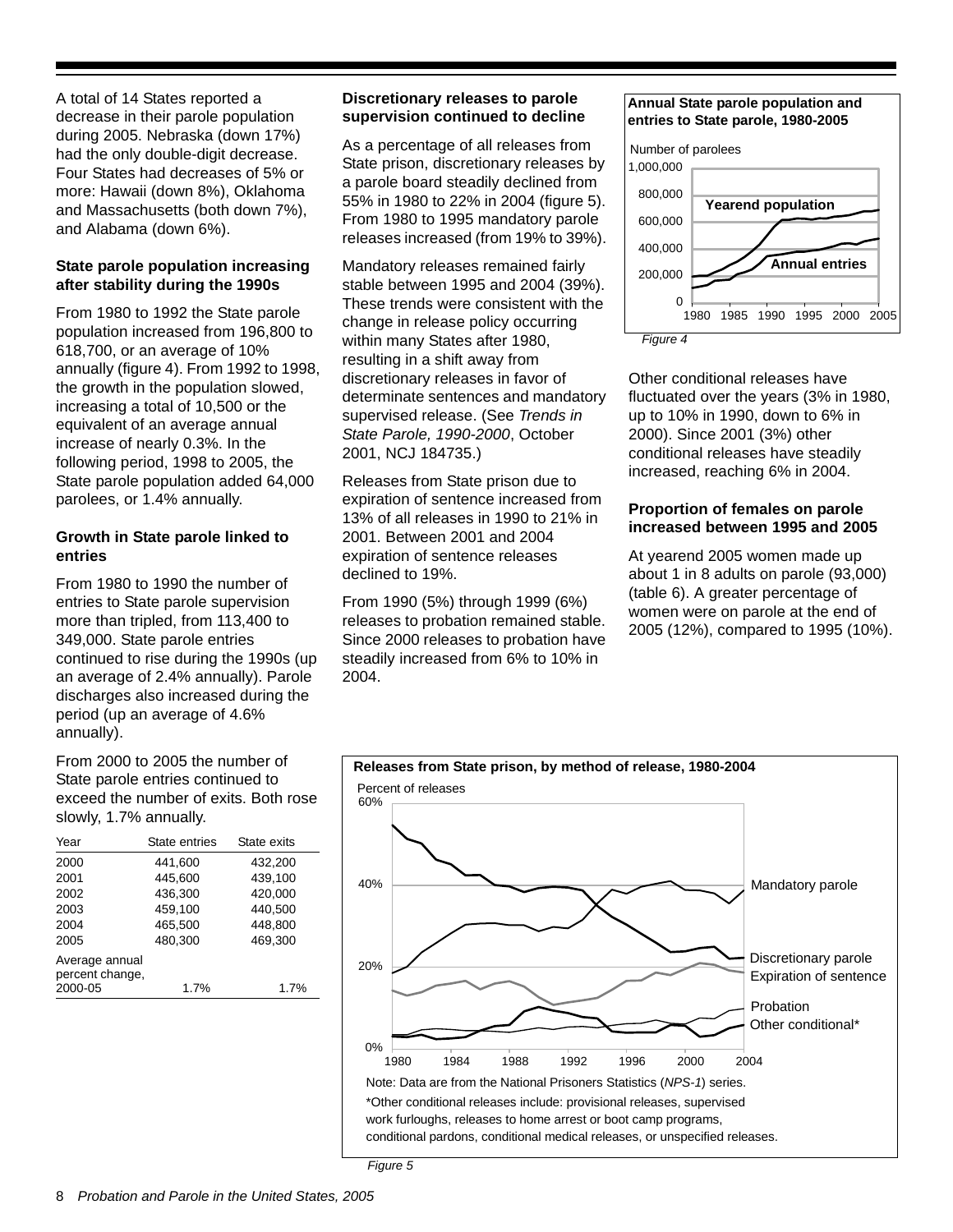As a percentage of all parolees, blacks decreased from 45% in 1995 down to 40% in 2005. During this same period, the percentage of parolees who were white steadily increased (34% in 1995, 38% in 2000, and 41% in 2005).

Almost 1 in 5 parolees were Hispanic (141,100). About 2% of parolees were of other races (12,700).

| Table 6. Characteristics of adults on<br>parole, 1995, 2000, and 2005                                                                                                                                                   |                                           |                                           |                                            |  |  |
|-------------------------------------------------------------------------------------------------------------------------------------------------------------------------------------------------------------------------|-------------------------------------------|-------------------------------------------|--------------------------------------------|--|--|
| Characteristic                                                                                                                                                                                                          | 1995                                      | 2000                                      | 2005                                       |  |  |
| Total                                                                                                                                                                                                                   | 100%                                      | 100%                                      | 100%                                       |  |  |
| Gender<br>Male<br>Female                                                                                                                                                                                                | 90%<br>10                                 | 88%<br>12                                 | 88%<br>12                                  |  |  |
| Race/Hispanic origin<br>White <sup>a</sup><br>Black <sup>a</sup><br>Hispanic<br>American Indian/                                                                                                                        | 34%<br>45<br>21                           | 38%<br>40<br>21                           | 41%<br>40<br>18                            |  |  |
| Alaska Native <sup>a</sup><br>Asian/Native Hawaiian/<br>other Pacific Islander <sup>a</sup>                                                                                                                             | 1                                         | 1                                         | 1<br>1                                     |  |  |
| <b>Status of supervision</b><br>Active<br>Inactive<br>Absconder<br>Supervised out of State<br>Other                                                                                                                     | 78%<br>11<br>6<br>4<br>$\overline{a}$     | 83%<br>4<br>7<br>5<br>1                   | 83%<br>4<br>$\overline{7}$<br>4<br>1       |  |  |
| Sentence length<br>Less than 1 year<br>1 year or more                                                                                                                                                                   | 6%<br>94                                  | 3%<br>97                                  | 6%<br>94                                   |  |  |
| <b>Type of offense</b><br>Violent<br>Property<br>Drug<br>Public order<br>Other                                                                                                                                          | .<br>$\ddotsc$<br>$\ddotsc$<br>.<br>.     | .<br>$\ddotsc$<br>$\ddotsc$<br>.<br>.     | 25%<br>25<br>37<br>6<br>7                  |  |  |
| <b>Adults entering parole</b><br>Discretionary parole<br>Mandatory parole<br>Reinstatement<br>Other                                                                                                                     | 50%<br>45<br>4<br>$\overline{2}$          | 37%<br>54<br>6<br>2                       | 31%<br>51<br>8<br>10                       |  |  |
| <b>Adults leaving parole</b><br>Successful completion<br>Returned to incarceration<br>With new sentence<br>With revocation pending<br>Other<br>Absconder <sup>b</sup><br>Other unsuccessful <sup>b</sup><br>Transferred | 45%<br>41<br>12<br>18<br>11<br>.<br><br>2 | 43%<br>42<br>11<br>30<br>1<br>9<br>2<br>1 | 45%<br>38<br>12<br>25<br>1<br>11<br>2<br>1 |  |  |
| Death                                                                                                                                                                                                                   | 1                                         | 1                                         | 1                                          |  |  |

Note: For every characteristic there were persons of unknown type. Detail may not sum to total because of rounding.

 $-$ Less than  $0.5%$ .

...Not available.

aExcludes persons of Hispanic origin.

b<sub>In</sub> 1995 absconder and other unsuccessful statuses were reported among other.

#### **More than 8 in 10 parolees were under active supervision**

Active supervision requires parolees to regularly report to a parole authority in person, by mail, or by telephone. This type of supervision increased as a percentage of all parolees, from 78% in 1995 to 83% in 2000. In 2005 the percentage of parolees on active supervision (83%) remained stable.

Parolees on inactive status, excluded from regular reporting but still on parole, decreased as a percentage of all parolees, from 11% in 1995 to 4% in 2005. Another 7% of all parolees still on parole in 2005 had absconded, 4% were supervised out of State, and 1% were supervised through some other type of status.

#### **About 4 in 10 parolees served a sentence for a drug offense**

About 94% of all parolees had been sentenced to 1 year or more in State or Federal prison at yearend 2005. The largest percentage of parolees had been convicted of a drug offense (37%, down from 40% in 2002).

| Type of offense | 2002 | 2005 |  |
|-----------------|------|------|--|
| Violent         | 24%  | 25%  |  |
| Property        | 26   | 25   |  |
| Drug            | 40   | 37   |  |
| Public order    |      | 6    |  |
| Other*          | 10   |      |  |

Note: 2002 was the first year data for type of offense were collected. ...Not available.

\*In 2002 public order offenses were reported among other offenses.

Since 2002 the percentage of parolees supervised for property (26%) and violent (24%) offenses remained stable. An equal percentage of parolees were supervised for property (25%) and violent offenses (25%) at yearend 2005.

In 2005, 7% of parolees had been convicted of other offenses, such as public order violations or unclassified offenses, up from 10% in 2002.

#### **Percent of successful exits, by type of supervision, 1995-2005**



*Figure 6*

#### **Rates of success for parolees have remained stable since 1995**

As a percentage of all discharges, parolees who successfully met the conditions of their supervision have remained nearly stable between 1995 and 2005 (45% in both years) (figure 6). During this period the success rates for parolees were consistently lower than the success rates for probationers (62% in 1995 and 59% in 2005).

Since 1995 the total estimated number of parolees discharged from supervision increased from 391,300 to 503,800 in 2005. During this time the number of successful exits increased from 176,300 to 227,600.

| Estimated exits from parole                                   | 1995    | 2005    |  |  |
|---------------------------------------------------------------|---------|---------|--|--|
| Total                                                         | 391.300 | 503.800 |  |  |
| Successful                                                    | 176.300 | 227.600 |  |  |
| Returned to incarceration                                     | 160.000 | 191.800 |  |  |
| Transferred                                                   | 9.800   | 4.700   |  |  |
| Death                                                         | 4.400   | 5,200   |  |  |
| Other*                                                        | 40,800  | 74,500  |  |  |
| ⊕la alcela a calca a a chaoista di arte a consecuenza del fol |         |         |  |  |

\*Includes absconder and other unsuccessful exits.

In 2005, 191,800 parolees were discharged from supervision and returned to incarceration because of a new offense or rule violation, up from 160,000 in 1995. While the number of parolees returned to incarceration increased, the percentage of all exits resulting in re-incarceration remained nearly stable (41% in 1995 and 38% in 2005).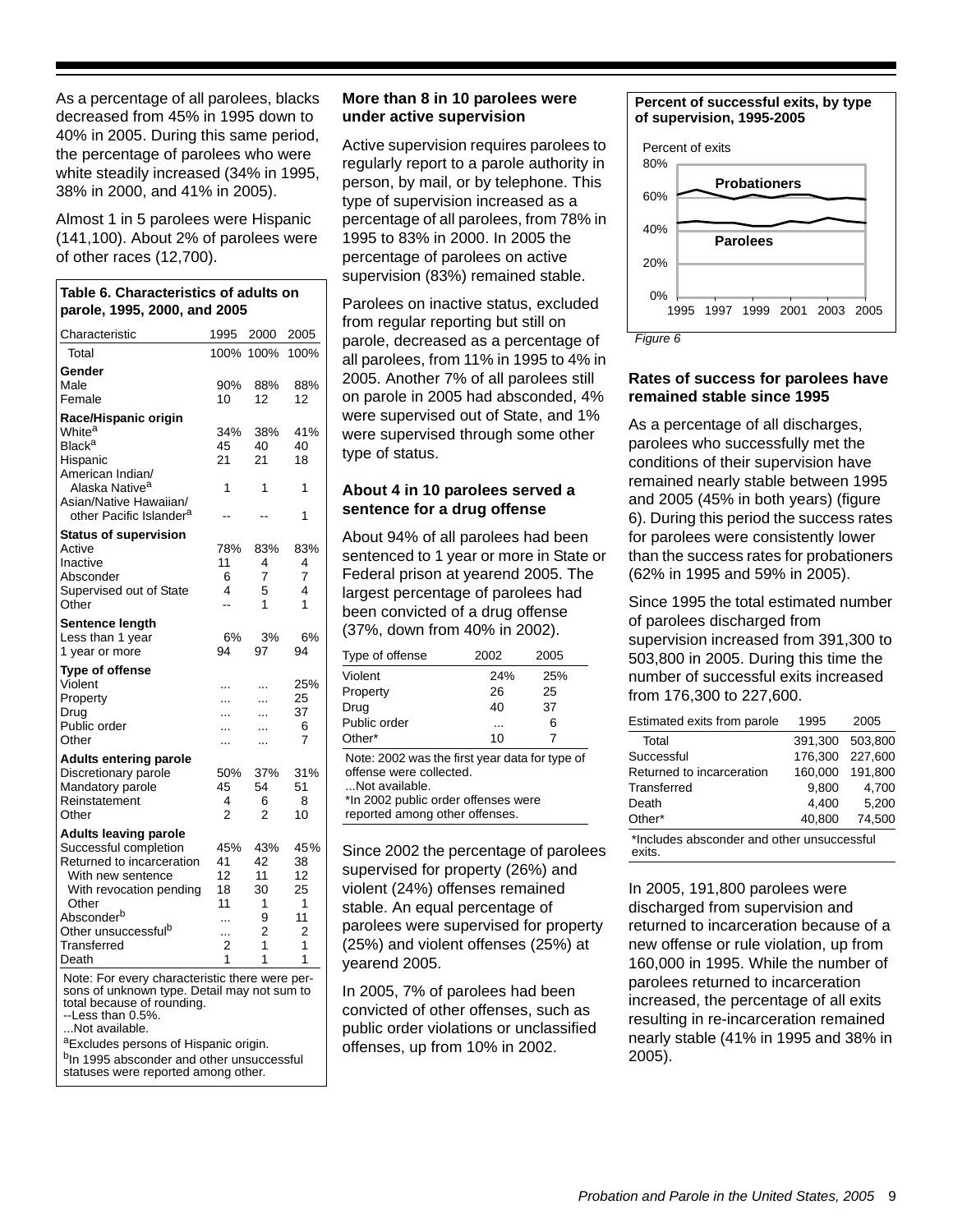#### **Methodology**

The Annual Probation Survey and Annual Parole Survey provide a count of the total number of persons supervised in the community on January 1 and December 31, 2005, and a count of the number entering and leaving supervision during the year. These surveys cover all 50 States, the District of Columbia, and the Federal system. The first annual report on probation and parole was released in 1979.

Data for the Federal system are from the Administrative Office of the U.S. Courts as provided to the BJS Federal Justice Statistics Program.

Because many States update their population counts, the January 1, 2005, numbers may differ from those previously published for December 31, 2004.

#### **Probation**

The 2005 Annual Probation Survey was sent to 466 respondents — 33 central State reporters, the District of Columbia, the Federal system, and 431 separate State, county, or court agencies. States with multiple reporters were Alabama (3), Arizona (2), Colorado (8), Florida (43), Georgia (5), Idaho (2), Kentucky (3), Michigan (127), Missouri (2), Montana (4), New Mexico (2), Ohio (185), Oklahoma (3), Pennsylvania (2), Tennessee (3), Washington (35), and West Virginia (2).

Since 1995 the survey coverage has been expanded to include 180 additional agencies. At yearend 2005, 226,192 probationers were under the supervision of these agencies.

This report in portable document format and in ASCII and its related statistical data and tables are available at the BJS World Wide Web Internet site: <http:// www.ojp.usdoj.gov/bjs/abstract/ ppus05.htm.>.

#### **Office of Justice Programs**

Partnerships for Safer Communities http://www.ojp.usdoj.gov

#### **Parole**

The 2005 Annual Parole Survey was sent to 54 respondents, including 50 State central reporters, the District of Columbia, the Federal system, the California Youth Authority, and 1 municipal agency in Alabama.

Federal parole as defined here includes supervised release, parole, military parole, special parole, and mandatory release.

The Bureau of Justice Statistics is the statistical agency of the U.S. Department of Justice. Jeffrey L. Sedgwick is director.

BJS Bulletins present the first release of findings from permanent data collection programs.

Lauren E. Glaze and Thomas P. Bonczar wrote this report, under the supervision of Allen J. Beck. Margaret E. Noonan provided statistical verification. Seri Palla Irazola conducted the data collection. The processing of data was conducted by the authors. Tina Dorsey and Doris J. James edited the report. Jayne Robinson prepared the report for printing.

November 2006, NCJ 215091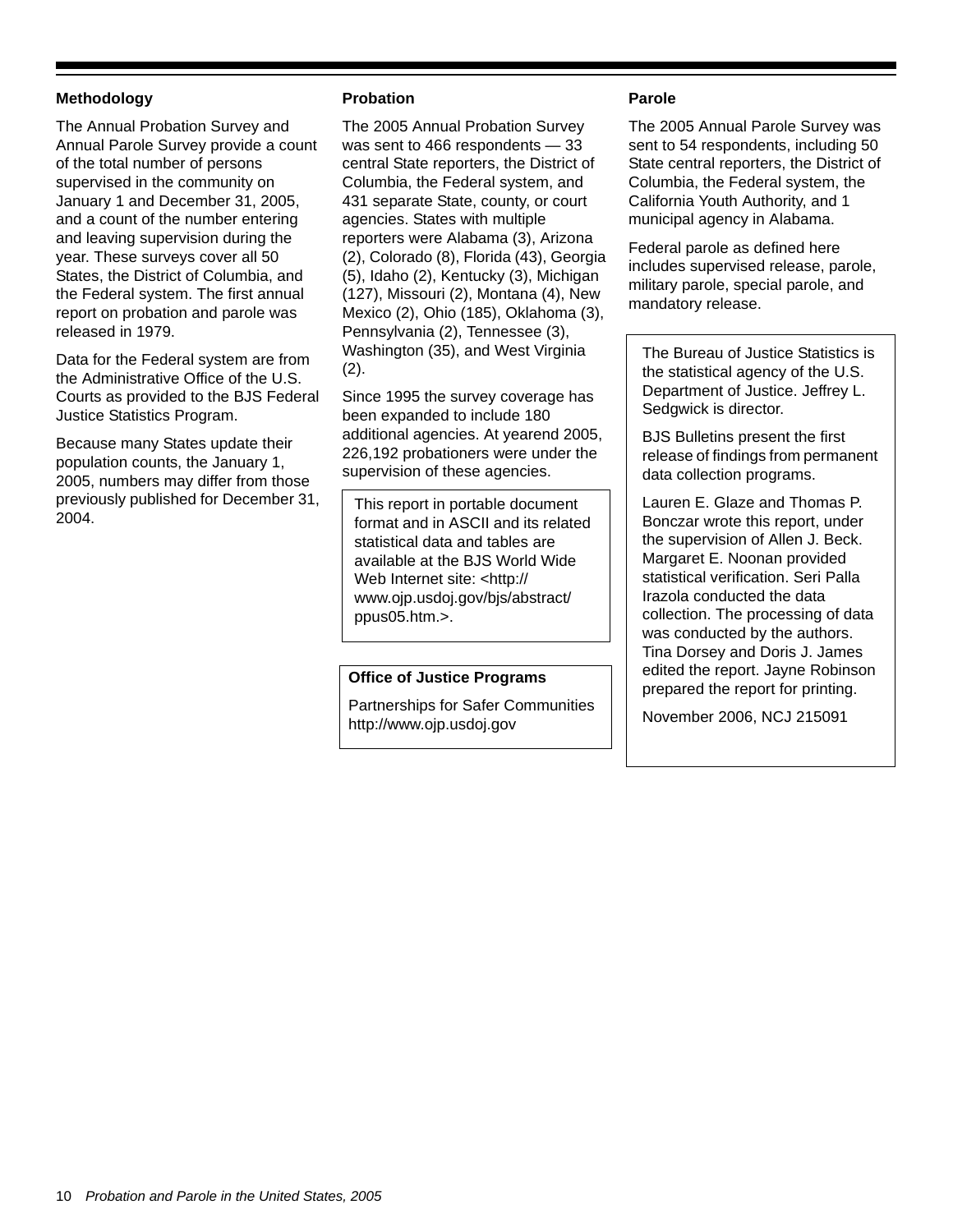| Appendix table. Adults on probation and parole, 1990, 1995, 2000, and 2005 |                   |                   |                                  |                  |                |                               |                |                 |
|----------------------------------------------------------------------------|-------------------|-------------------|----------------------------------|------------------|----------------|-------------------------------|----------------|-----------------|
| Region and                                                                 |                   |                   | Adults on probation at yearend - |                  |                | Adults on parole at yearend - |                |                 |
| jurisdiction                                                               | 1990              | 1995              | 2000                             | 2005             | 1990           | 1995                          | 2000           | 2005            |
| U.S. total                                                                 | 2,670,234         | 3,077,861         | 3,826,209                        | 4,162,536        | 531,407        | 679,421                       | 723,898        | 784,408         |
| Federal                                                                    | 58,222            | 35,457            | 31,669                           | 26,719           | 21,693         | 51,461                        | 76,069         | 91,211          |
| State                                                                      | 2,612,012         | 3,042,404         | 3,794,540                        | 4,135,817        | 509,714        | 627,960                       | 647,829        | 693,197         |
| <b>Northeast</b>                                                           | 466,006           | 538,941           | 573,280                          | 694,396          | 128,946        | 175,207                       | 159,653        | 152,120         |
| Connecticut                                                                | 46,640            | 54,507            | 47,636                           | 56,072           | 291            | 1,233                         | 1,868          | 2,571           |
| Maine                                                                      | 7,549             | 8,641             | 7,788                            | 8,120            | $\prime$       | 55                            | 28             | 32              |
| Massachusetts <sup>a</sup>                                                 | 72,459            | 43,680            | 45,233                           | 165,365          | 4,720          | 5,256                         | 3,703          | 3,579           |
| New Hampshire                                                              | 3,146             | 4,347             | 3,629                            | 4,615            | 522            | 785                           | 944            | 1,402           |
| New Jersey                                                                 | 72,341            | 126,759           | 130,610                          | 139,091          | 23,298         | 37,867                        | 11,709         | 13,874          |
| New York                                                                   | 145,266           | 168,012           | 186,955                          | 119,025          | 42,837         | 55,568                        | 57,858         | 53,533          |
| Pennsylvania <sup>a</sup>                                                  | 97,327            | 106,823           | 121,176                          | 167,561          | 56,657         | 73,234                        | 82,345         | 75,732          |
| Rhode Island                                                               | 15,366            | 18,850            | 20,922                           | 25,613           | 321<br>300     | 591<br>618                    | 331<br>867     | 338<br>1,059    |
| Vermont                                                                    | 5,912             | 7,322             | 9,331                            | 8,934            |                |                               |                |                 |
| <b>Midwest</b>                                                             | 567,839           | 675,380           | 896,061                          | 973,807          | 65,693         | 86,598                        | 103,331        | 130,830         |
| Illinois                                                                   | 95,699            | 109,489           | 139,029                          | 143,136          | 17,671         | 29,541                        | 30,196         | 34,576          |
| Indiana                                                                    | 68,683<br>13,895  | 95,267            | 109,251                          | 121,014          | 3,778          | 3,200                         | 4,917          | 7,295<br>3,560  |
| lowa<br>Kansas                                                             |                   | 16,579            | 21,147<br>15,992                 | 23,404<br>15,010 | 2,111<br>5,751 | 2,340<br>6,094                | 2,763<br>3,829 |                 |
| Michigan                                                                   | 22,183<br>133,439 | 16,547<br>141,436 | 170,276                          | 178,609          | 11,901         | 13,862                        | 15,753         | 4,666<br>19,978 |
| Minnesota                                                                  | 59,323            | 83,778            | 115,906                          | 117,073          | 1,873          | 2,117                         | 3,072          | 3,966           |
| Missouri                                                                   | 42,322            | 41,728            | 53,299                           | 53,614           | 9,196          | 13,001                        | 12,563         | 18,374          |
| Nebraska                                                                   | 14,654            | 13,895            | 21,483                           | 18,468           | 632            | 661                           | 476            | 667             |
| North Dakota                                                               | 1,731             | 2,320             | 2,847                            | 3,960            | 116            | 114                           | 110            | 287             |
| Ohio <sup>b</sup>                                                          | 83,380            | 103,327           | 189,375                          | 239,036          | 7,945          | 7,432                         | 18,248         | 19,512          |
| South Dakota                                                               | 3,160             | 3,745             | 4,214                            | 5,308            | 620            | 688                           | 1,481          | 2,444           |
| Wisconsin                                                                  | 29,370            | 47,269            | 53,242                           | 55,175           | 4,099          | 7,548                         | 9,923          | 15,505          |
| South                                                                      | 1,042,012         | 1,248,608         | 1,573,215                        | 1,681,455        | 215,773        | 240,478                       | 225,955        | 234,007         |
| Alabama                                                                    | 27,686            | 33,410            | 40,178                           | 38,995           | 5,970          | 7,793                         | 5,484          | 7,252           |
| Arkansas                                                                   | 15,983            | 22,397            | 28,409                           | 30,248           | 3,971          | 4,685                         | 8,659          | 16,531          |
| Delaware                                                                   | 12,223            | 16,124            | 20,052                           | 18,462           | 1,283          | 1,033                         | 579            | 600             |
| District of Columbia                                                       | 9,742             | 10,414            | 10,664                           | 7,387            | 5,346          | 6,340                         | 5,332          | 5,288           |
| Florida <sup>b</sup>                                                       | 210,781           | 243,736           | 296,139                          | 277,831          | 2,064          | 11,197                        | 5,982          | 4,785           |
| Georgia <sup>c</sup>                                                       | 134,840           | 142,954           | 321,407                          | 422,848          | 22,646         | 19,434                        | 21,556         | 22,851          |
| Kentucky <sup>b</sup>                                                      | 7,482             | 11,499            | 19,620                           | 35,230           | 3,183          | 4,257                         | 4,614          | 9,562           |
| Louisiana                                                                  | 30,191            | 33,753            | 35,854                           | 38,308           | 8,877          | 19,028                        | 22,860         | 24,072          |
| Maryland                                                                   | 82,898            | 71,029            | 81,523                           | 75,593           | 11,192         | 15,748                        | 13,666         | 14,271          |
| Mississippi                                                                | 8,221             | 9,595             | 15,118                           | 23,864           | 3,478          | 1,510                         | 1,596          | 1,970           |
| North Carolina<br>Oklahoma                                                 | 77,829<br>24,411  | 97,921            | 105,949                          | 111,626          | 9,883          | 18,501                        | 3,352          | 3,101           |
| South Carolina                                                             | 32,287            | 27,866<br>39,821  | 30,969<br>44,632                 | 28,865<br>39,349 | 3,236<br>3,543 | 2,356<br>5,545                | 1,825<br>4,378 | 4,017<br>3,155  |
| Tennessee                                                                  | 32,719            | 36,485            | 40,682                           | 49,302           | 11,327         | 8,851                         | 8,093          | 8,721           |
| Texas                                                                      | 308,357           | 421,213           | 441,848                          | 430,312          | 109,726        | 103,089                       | 111,719        | 101,916         |
| Virginia                                                                   | 21,303            | 24,264            | 33,955                           | 45,589           | 9,048          | 10,188                        | 5,148          | 4,499           |
| West Virginia                                                              | 5,059             | 6,127             | 6,216                            | 7,646            | 1,000          | 923                           | 1,112          | 1,416           |
| West                                                                       | 536,155           | 579,475           | 751,984                          | 786,159          | 99,302         | 125,677                       | 158,890        | 176,240         |
| Alaska                                                                     | 3,599             | 3,481             | 4,779                            | 5,680            | 568            | 459                           | 525            | 973             |
| Arizona                                                                    | 30,397            | 40,614            | 59,810                           | 71,138           | 2,711          | 4,109                         | 3,474          | 6,108           |
| California                                                                 | 305,700           | 280,545           | 343,145                          | 388,260          | 67,562         | 91,807                        | 117,647        | 111,743         |
| Colorado                                                                   | 31,111            | 42,687            | 50,460                           | 56,623           | 2,396          | 3,024                         | 5,500          | 8,196           |
| Hawaii                                                                     | 11,667            | 12,957            | 15,525                           | 16,825           | 1,425          | 1,689                         | 2,504          | 2,119           |
| Idaho <sup>b,d</sup>                                                       | 4,377             | 5,308             | 35,103                           | 43,712           | 243            | 619                           | 1,409          | 2,482           |
| Montana <sup>b</sup>                                                       | 4,052             | 4,318             | 6,108                            | 8,233            | 811            | 744                           | 621            | 835             |
| Nevada                                                                     | 7,700             | 8,634             | 12,189                           | 12,931           | 2,850          | 2,863                         | 4,056          | 3,965           |
| New Mexico                                                                 | 6,294             | 8,524             | 10,461                           | 18,706           | 1,224          | 1,366                         | 1,670          | 2,866           |
| Oregon                                                                     | 37,631            | 39,725            | 46,023                           | 44,853           | 8,023          | 15,019                        | 17,579         | 21,499          |
| Utah                                                                       | 5,830             | 8,562             | 9,800                            | 10,079           | 1,561          | 2,700                         | 3,231          | 3,277           |
| Washington <sup>a,b</sup>                                                  | 84,817            | 120,466           | 154,466                          | 104,293          | 9,615          | 875                           | 160            | 11,568          |
| Wyoming                                                                    | 2,980             | 3,654             | 4,115                            | 4,826            | 313            | 403                           | 514            | 609             |

/Not reported.<br><sup>a</sup>Due to a change in recordkeeping procedures, probation and parole counts for 2005 are not comparable to previous years.<br><sup>b</sup>Due to expanded coverage, probation counts for 2000 and 2005 are not comparable t